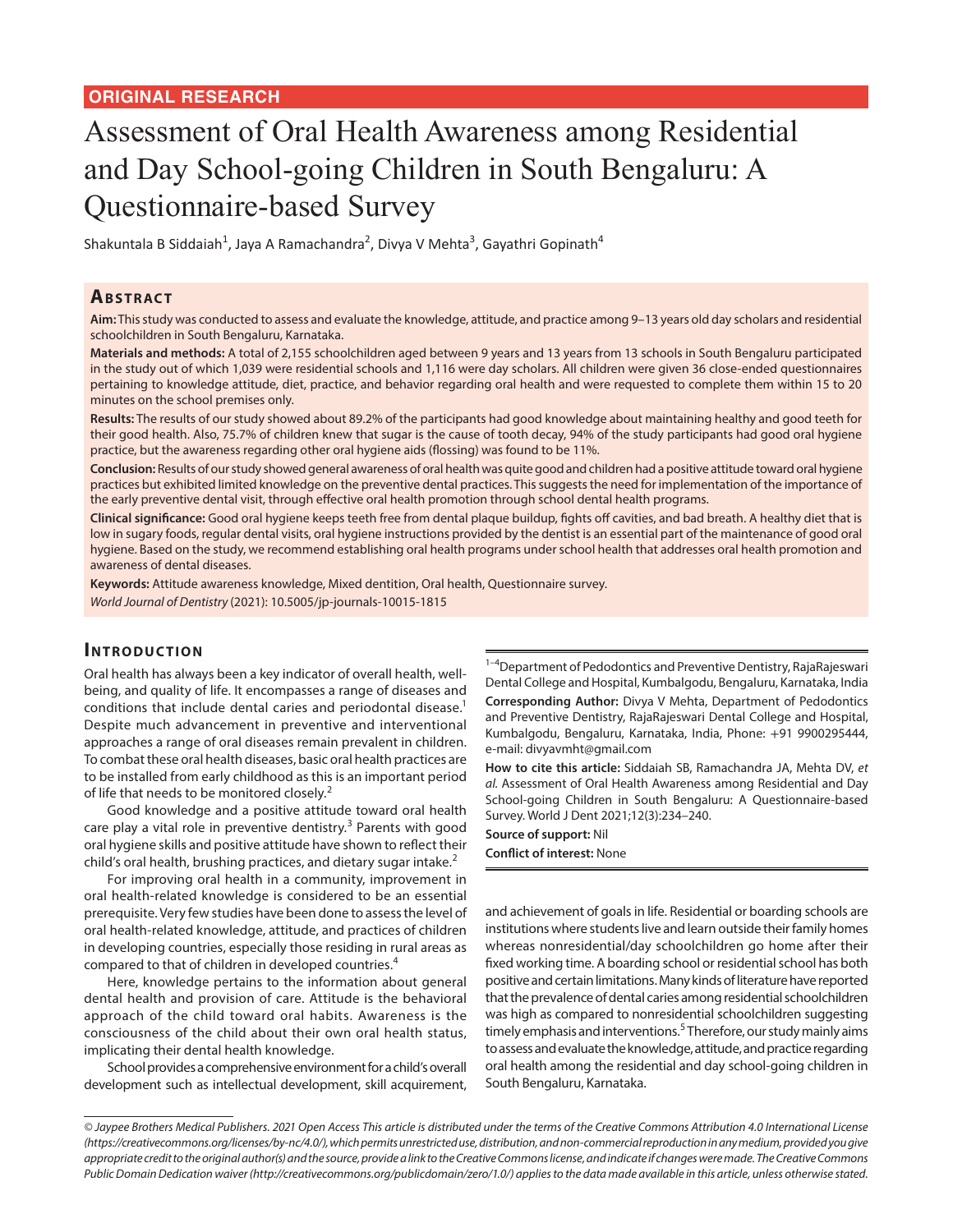# **MATERIALS AND METHODS**

A total of 2,155 children aged between 9 years and 13 years, out of which 1,039 children were from 5 residential schools and 1,116 from 8 nonresidential schools, from south Bengaluru, Karnataka participated in the study. The study was approved by the ethical committee of RajaRajeswari Dental College and Hospital and consent for participation of schoolchildren was obtained from the heads of the schools. All the children who were present on the day of the data collection were included in the study. All the participants were requested to complete a close-ended questionnaire, which consisted of 36 questions 9 questions pertaining to knowledge, 8 questions assessing attitude, 4 questions regarding diet, and 15 questions related to practice and behavior regarding oral health.

The bilingual (local language and English) questionnaire was made and steps were taken to ensure the reliability of the language-translation. All the participants were asked to complete the questionnaires under our supervision. Interpersonal communication was not allowed and the children were informed of the importance of answering the question honestly. The duly filled questionnaire was collected from the participant on the same day after 15–20 minutes. Any query in the structured questionnaire was clarified by the investigator; the data collected were entered in the SPSS for Windows, Version 22.0, and were further analyzed.

## **RESULTS**

Statistical analysis was performed using Statistical Package for Social Sciences (SPSS) for Windows, Version 22.0. Released 2013. Armonk, NY, USA, IBM Corp. The descriptive analysis includes the expression of responses for the study questionnaire in terms of frequency and proportions. The Chi-square test was used to compare the responses for the study questionnaire between two study groups. The level of significance (*p* value) was set at *p* < 0.05.

### **General Awareness on Oral Health and its Impact on Social Interaction**

Table 1 presents the general awareness on oral health perceived by both the residential and day schoolchildren and they agreed in common with a score of 89.2% of the healthy tooth is white and strong and its importance in maintaining good health, 49.4% did not know about dental plaque and 75.7% agreed that sugar is the cause of tooth decay and 11.7% were not satisfied with the appearance of their teeth.

#### **Food Habits, Oral Habits, and Oral Hygiene Practices**

Table 2 describes the distribution of study participants by frequency of consumption of sugary items and fruits. 62.5% of study participants in both groups reported having hidden sugar every day. About 71.5% of residential schoolchildren and 57.2% of day schoolchildren have fresh fruits daily.

About 26.7% of study participants in both groups have a habit of mouth breathing and/or thumb sucking. 99.8% of children from both schools brushed their teeth regularly. 88.9% of day scholars and 92.4% of residential schoolchildren did not know about fluoride and approximately the same results of about 89% of the children from both the groups were not aware of flossing. About 74.7% and 65.3% of day school and 61.6% and 47.5% of residential schoolchildren cleaned their tongue and rinsed their mouth after having their meals.

## **Dental Care Visits and Attitude**

Table 3 presents the awareness of dental care among the study participants.

About 32% of results were common among both the groups who visited a dentist twice a year and similarly among both the groups 34.4% of never visited a dentist. 28.4% of day scholars and 20.9% of residential schoolchildren were afraid to visit a dental doctor. Common results of 38% were shared in both the groups for information regarding oral health from teachers. The source of information regarding oral health from parents was 24.6% of day scholars and 39.9% of residential schoolchildren. 17.8% of day scholar and 6.6% of residential schoolchildren got information regarding oral health from television.

## **Dis c u s sio n**

The children in the age group of 9–13 years were selected since they could read and answer the questions on their own. Studies have shown a high prevalence of dental caries in this age group, which has made it a high priority for the dental profession.<sup>6–8</sup> Goel et al. found identical results and stated that children aged 9 years were affected by caries more frequently in both primary and permanent dentition as compared with other age groups.<sup>9</sup>

To get appropriate data coverage, children brought up under different environments were included, like the residential children whose eating habits are consuming regular meals on a regular schedule and the day scholar children who have a habit of in-between-meal consumption.

In our study, it was found that general awareness on oral health among both the study participants was quite good, where most of the children had a satisfactory understanding of healthy teeth (87.1%) and the importance of good teeth for maintaining good health (89.2%), but only 29% were aware of the number of teeth present. Studies done by Al-Darwish, Wahengbam, and Wyne et al. have shown children understand the importance of good and healthy teeth.<sup>10-12</sup>

Only 49.4% of children among both groups knew about dental plaque and its effect on the teeth. Al-Darwish's study was supportive of our results. This suggests that awareness regarding the harmful effects of dental plaque should be implemented in the curriculum.

The emphasis on dental esthetics is increasing in daily life and concerns about outward appearance also affect children. In the present study, only 11.7% of children were unhappy and dissatisfied with the appearance of their teeth, which is in accordance with the results obtained by Varenne et al., Harikiran et al., and Petersen et al.<sup>13-15</sup> Thus, improving the dental esthetics definitely improve the self-confidence socialization and academic performance.

In the present study, about 75.7% of participants agreed that sugar is the cause of tooth decay. Though children had a good knowledge of the cariogenic properties of sugar the consumption of chocolates/sweets (62.5%) and aerated soft drinks (31.1%) between both the study groups was more when compared to other studies done by Priya et al. and El Qaderi and Taani.<sup>16,17</sup> However, studies conducted by Blaggana et al., Al-Darwish, and Varenne et al. showed the majority of children were not aware on the fact that sugar is the cause of tooth decay. $7^{7,10,13}$  Appropriate guidance regarding the illeffects of sugary foods must be given. Consumption of natural fruits should be promoted as 71.5% of children of the residential school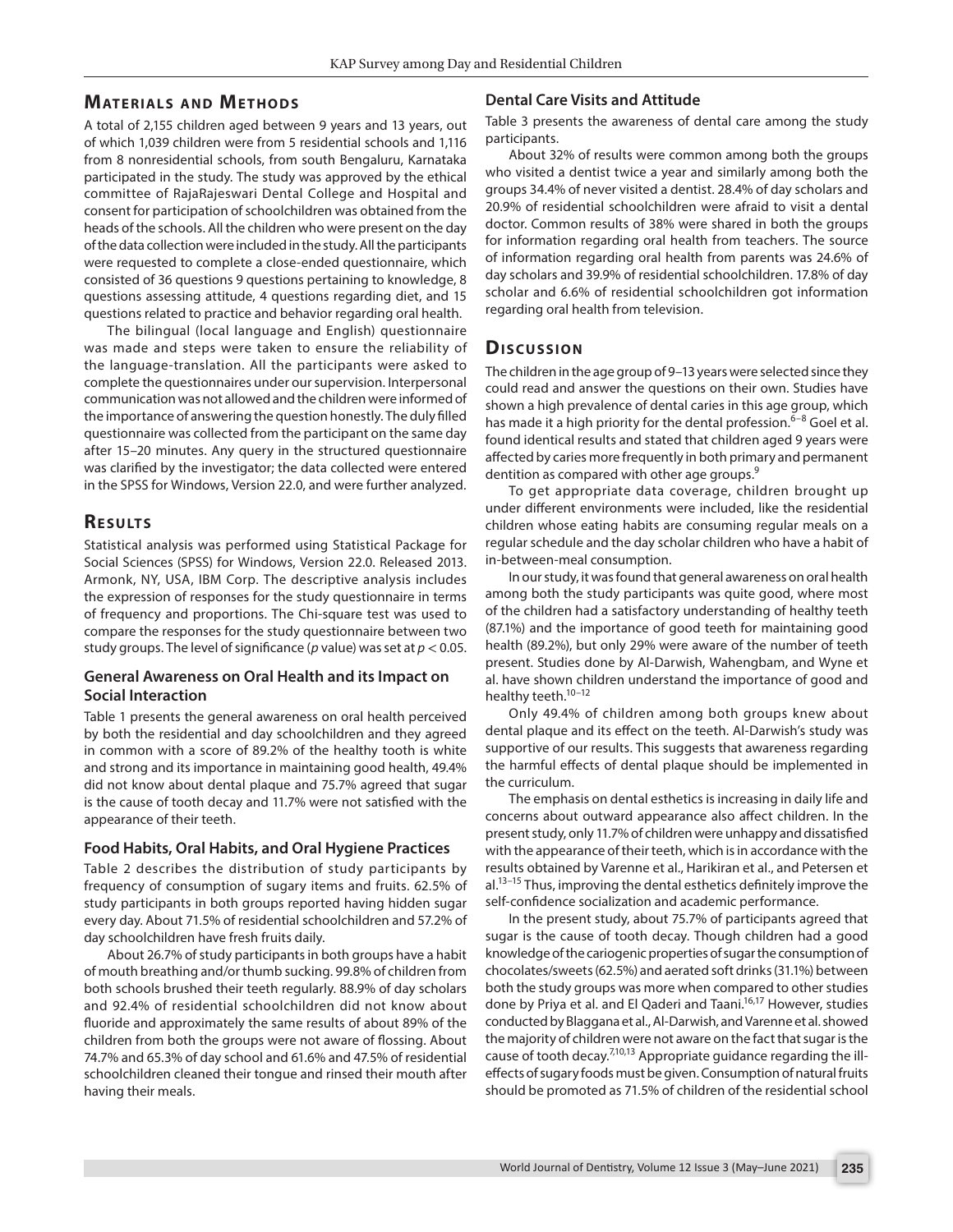|                                                          |                       |               | Day scholars ( $n = 1, 116$ ) |                     | Residential ( $n = 1,039$ ) |       | $Total (n = 2, 155)$ |                |            |
|----------------------------------------------------------|-----------------------|---------------|-------------------------------|---------------------|-----------------------------|-------|----------------------|----------------|------------|
| Questions                                                | Responses             | n             | %                             | U                   | %                           | n     | %                    | $\chi^2$ value | p value    |
| How many teeth do you have?                              | Between 20 and 24     | 222           | 19.9                          | 333                 | 32.1                        | 555   | 25.8                 | 46.783         | $0.001*$   |
|                                                          | Between 25 and 28     | 327           | 29.3                          | 298                 | 28.7                        | 625   | 29.0                 |                |            |
|                                                          | Between 29 and 32     | 567           | 50.8                          | 408                 | 39.3                        | 975   | 45.2                 |                |            |
| A healthy tooth is?                                      | White and strong      | 978           | 87.6                          | 900                 | 86.6                        | 878   | 87.1                 | 1.908          | 0.39       |
|                                                          | Little yellow also ok | 90            | $\overline{8}$ .              | $\overline{\infty}$ | 7.8                         | 171   | 7.9                  |                |            |
|                                                          | Do not know           | $\frac{8}{3}$ | 4.3                           | 58                  | 5.6                         | 106   | 4.9                  |                |            |
| Dental problems can affect general health                | Yes                   | 686           | 61.5                          | 508                 | 48.9                        | 1,194 | 55.4                 | 126.388        | $< 0.001*$ |
|                                                          | å                     | 285           | 25.5                          | 186                 | 17.9                        | 471   | 21.9                 |                |            |
|                                                          | Not sure              | 145           | 13.0                          | 345                 | 33.2                        | 490   | 22.7                 |                |            |
| Good teeth are important for maintaining good health     | Yes, it is important  | 577           | 87.5                          | 946                 | 91.0                        | 1,923 | 89.2                 | 7.077          | $0.03*$    |
|                                                          | No, it is not related | 75            | 6.7                           | 53                  | 5.1                         | 128   | 5.9                  |                |            |
|                                                          | Not completely        | 3             | 57                            | $\overline{a}$      | 3.8                         | 104   | 4.8                  |                |            |
| Do you know about the dental plague?                     | Do not know           | 590           | 52.9                          | 475                 | 45.7                        | 1,065 | 49.4                 | 12.564         | $0.002*$   |
|                                                          | Know little           | 441           | 39.5                          | 488                 | 47.0                        | 929   | 43.1                 |                |            |
|                                                          | Understand fully      | 85            | 7.6                           | 76                  | 73                          | 161   | 7.5                  |                |            |
| "Sugar is a cause of tooth decay"                        | Yes                   | 824           | 73.8                          | 807                 | 77.7                        | 1,631 | 75.7                 | 10.101         | $0.006*$   |
|                                                          | $\frac{1}{2}$         | 125           | 11.2                          | 124                 | 11.9                        | 249   | 11.6                 |                |            |
|                                                          | Do not know           | 167           | 15.0                          | 108                 | 10.4                        | 275   | 12.8                 |                |            |
| How many oral or dental diseases are you aware of?       | Do not know any       | 477           | 42.7                          | 294                 | 28.3                        | 771   | 35.8                 | 52.845         | $< 0.001*$ |
|                                                          | 1-2 Diseases          | 506           | 45.3                          | 556                 | 53.5                        | 1,062 | 49.3                 |                |            |
|                                                          | More than 2 diseases  | 133           | 11.9                          | 189                 | 18.2                        | 322   | 14.9                 |                |            |
| Are you satisfied with the appearance of your teeth?     | Yes, it is good       | 704           | 63.1                          | 575                 | 55.3                        | 1,279 | 59.4                 | 39.109         | $0.001*$   |
|                                                          | It is ok              | 259           | 23.2                          | 364                 | 35.0                        | 623   | 28.9                 |                |            |
|                                                          | It is bad and not ok  | 153           | 13.7                          | 100                 | 9.6                         | 253   | 717                  |                |            |
| Do you avoid smiling and laughing because of your teeth? | $\frac{1}{2}$         | 656           | 58.8                          | 579                 | 55.7                        | 1,235 | 57.3                 | 55.712         | $< 0.001*$ |
|                                                          | Sometimes             | 275           | 24.6                          | 376                 | 36.2                        | 651   | 30.2                 |                |            |
|                                                          | Yes                   | 185           | 16.6                          | 84                  | $\overline{\circ}$          | 269   | 12.5                 |                |            |
| Do other children make fun of your teeth?                | $\frac{1}{2}$         | 705           | 63.2                          | 686                 | 66.0                        | 391   | 64.5                 | 10.272         | $0.006*$   |
|                                                          | Sometimes             | 219           | 19.6                          | 151                 | 14.5                        | 370   | 17.2                 |                |            |
|                                                          | Yes                   | 192           | 17.2                          | 202                 | 19.4                        |       |                      |                |            |



**ARCHITECT**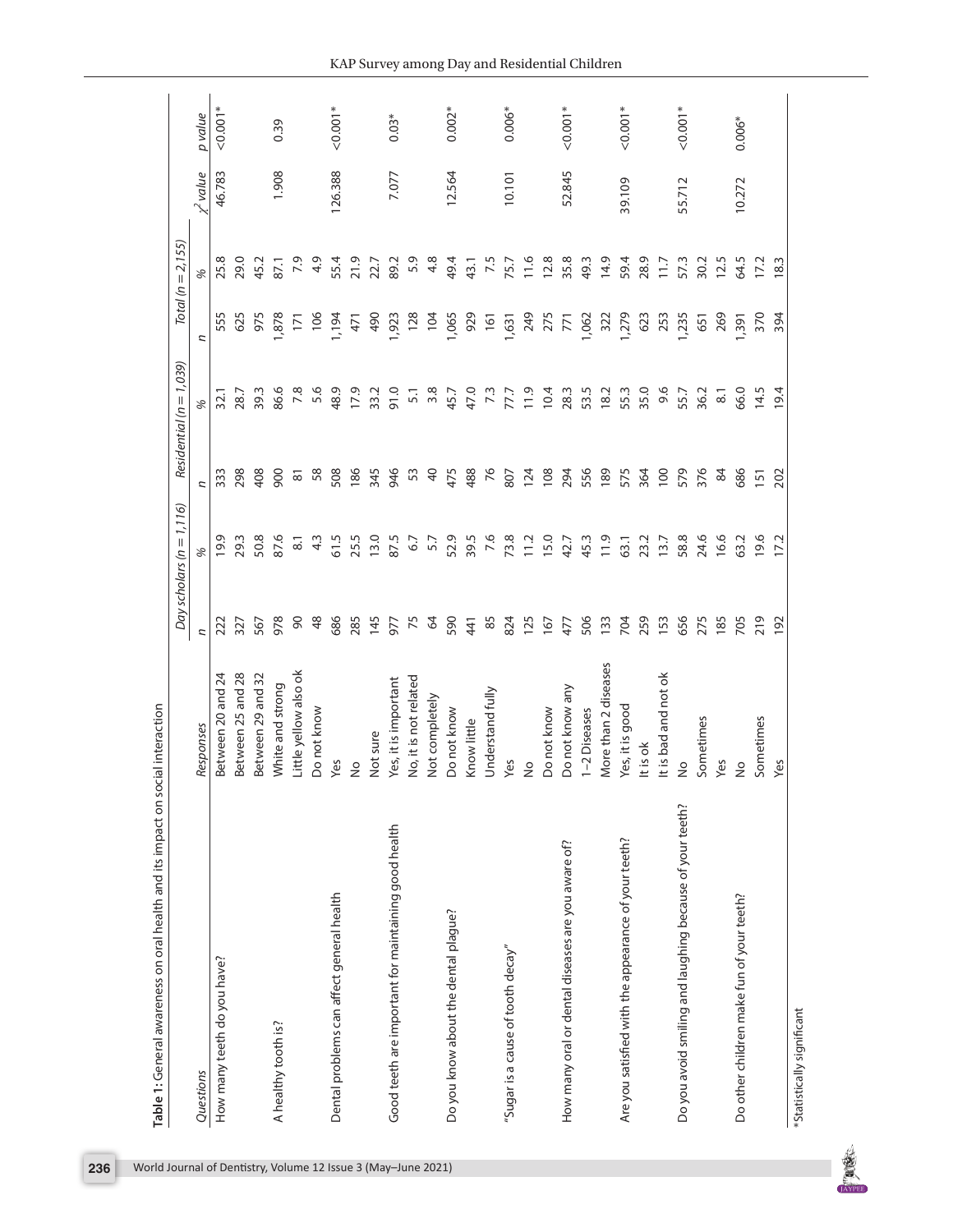|                                                              |                      |                | Day scholars ( $n = 1, 116$ ) |               | Residential ( $n = 1,039$ ) |                     | $Total (n = 2, 155)$ |                     |            |
|--------------------------------------------------------------|----------------------|----------------|-------------------------------|---------------|-----------------------------|---------------------|----------------------|---------------------|------------|
| Questions                                                    | Responses            | L,             |                               | U             | %                           | n                   | %                    | $\frac{y}{y}$ value | p value    |
| Chocolates/candies/sweets do you eat every day               | $0 - 2$ nos          | 694            | 62.2                          | 653           | 62.8                        | 1,347               | 62.5                 | 3.437               | 0.18       |
|                                                              | $3-6$ nos            | 308            | 27.6                          | 259           | 24.9                        | 567                 | 26.3                 |                     |            |
|                                                              | More than 6 nos      | 114            | 10.2                          | 127           | 12.2                        | 241                 | 11.2                 |                     |            |
| Frequency of milk/milk shake/tea/coffee with sugar every day | Never                | 238            | 21.3                          | 105           | 10.1                        | 343                 | 15.9                 | 51.028              | $0.001*$   |
|                                                              | Once or twice        | 731            | 65.5                          | 788           | 75.8                        | 519                 | 70.5                 |                     |            |
|                                                              | $> 2$ times          | 147            | 13.2                          | 146           | 14.1                        | 293                 | 13.6                 |                     |            |
| Frequency of aerated soft drinks or packaged juices          | Never                | 225            | 20.2                          | 207           | 19.9                        | 432                 | 20.0                 | 0.176               | 0.92       |
|                                                              | Once daily           | 351            | 31.5                          | 320           | 30.8                        | 671                 | 31.1                 |                     |            |
|                                                              | At least once a week | 540            | 48.4                          | 512           | 49.3                        | 1,052               | 48.8                 |                     |            |
| How often do you eat fresh fruits?                           | Never                | 167            | 15.0                          | 47            | 4.5                         | 214                 | 9.9                  | 79.488              | $0.001*$   |
|                                                              | Once daily           | 638            | 57.2                          | 743           | 71.5                        | 1,381               | <b>64.1</b>          |                     |            |
|                                                              | At least once a week | 311            | 27.9                          | 249           | 24.0                        | 560                 | 26.0                 |                     |            |
| Do you have a habit of mouth breathing or thumb sucking?     | Yes                  | 145            | 13.0                          | 125           | 12.0                        | 270                 | 12.5                 | 14.659              | $0.001*$   |
|                                                              | $\frac{1}{2}$        | 844            | 75.6                          | 736           | 70.8                        | 1,580               | 73.3                 |                     |            |
|                                                              | Sometimes            | 127            | 11.4                          | 178           | 17.1                        | 305                 | 14.2                 |                     |            |
| Do your gums bleed while brushing your teeth?                | $\frac{1}{2}$        | 670            | 60.0                          | 571           | 55.0                        | 1,241               | 57.6                 | 7.518               | $0.02*$    |
|                                                              | Sometimes            | 347            | 31.1                          | 381           | 36.7                        | 728                 | 33.8                 |                     |            |
|                                                              | Always               | 99             | 8.9                           | 87            | 8.4                         | 186                 | 8.6                  |                     |            |
| Do you have a problem with bad breath?                       | $\frac{1}{2}$        | 729            | 65.3                          | 711           | 68.4                        | 1,440               | 66.8                 | 3.241               | 0.20       |
|                                                              | Sometimes            | 294            | 26.3                          | 239           | 23.0                        | 533                 | 24.7                 |                     |            |
|                                                              | Yes                  | 93             | 8.3                           | 89            | 8.6                         | 182                 | 8.4                  |                     |            |
| Do you brush your teeth?                                     | Yes                  | 111            | 99.6                          | 1,039         | 100.0                       | 2,150               | 99.8                 | 4.666               | $0.03*$    |
|                                                              | $\frac{1}{2}$        |                | 0.4                           | $\circ$       | 0.0                         |                     | 0.2                  |                     |            |
| Frequency of cleaning your teeth every day                   | Once                 | 354            | 31.7                          | 451           | 43.4                        | 805                 | 37.4                 | 33.437              | $0.001*$   |
|                                                              | Twice                | 727            | 65.1                          | 570           | 54.9                        | 1,297               | 60.2                 |                     |            |
|                                                              | >2 times             | 35             | $\overline{3}$                | $\frac{8}{2}$ | $\overline{1}$              | 53                  | 2.5                  |                     |            |
| When should you brush your teeth?                            | Morning only         | 360            | 32.3                          | 450           | 43.3                        | 810                 | 37.6                 | 31.101              | $< 0.001*$ |
|                                                              | Morning and night    | 752            | 67.4                          | 589           | 56.7                        | 1,341               | 62.2                 |                     |            |
|                                                              | Not sure             | 4              | 0.4                           | $\circ$       | 0.0                         |                     | 0.2                  |                     |            |
| Which is the cleaning aid used by you?                       | Tooth brush          | 1,062          | 95.2                          | 962           | 92.6                        | 2,024               | 93.9                 | 15.841              | $0.001*$   |
|                                                              | Fingers              | $\overline{4}$ | 3.8                           | 39            | 3.8                         | $\overline{\infty}$ | 3.8                  |                     |            |
|                                                              | Others               | $\overline{c}$ | $\Xi$                         | $38$          | $\frac{2}{3}$               | 50                  | 23                   |                     |            |
| How much time you spend for cleaning your teeth              | <1 minute            | 226            | 20.3                          | 329           | 31.7                        | 555                 | 25.8                 | 44.520              | $0.001*$   |
|                                                              | 1 to 2 minutes       | 540            | 48.4                          | 381           | 36.7                        | 921                 | 42.7                 |                     |            |
|                                                              | >2 minutes           | 350            | 31.4                          | 329           | 31.7                        | 679                 | 31.5                 |                     |            |
|                                                              |                      |                |                               |               |                             |                     |                      |                     | Contd      |

Table 2: Food habits, oral habits, and oral hygiene practices **Table 2:** Food habits, oral habits, and oral hygiene practices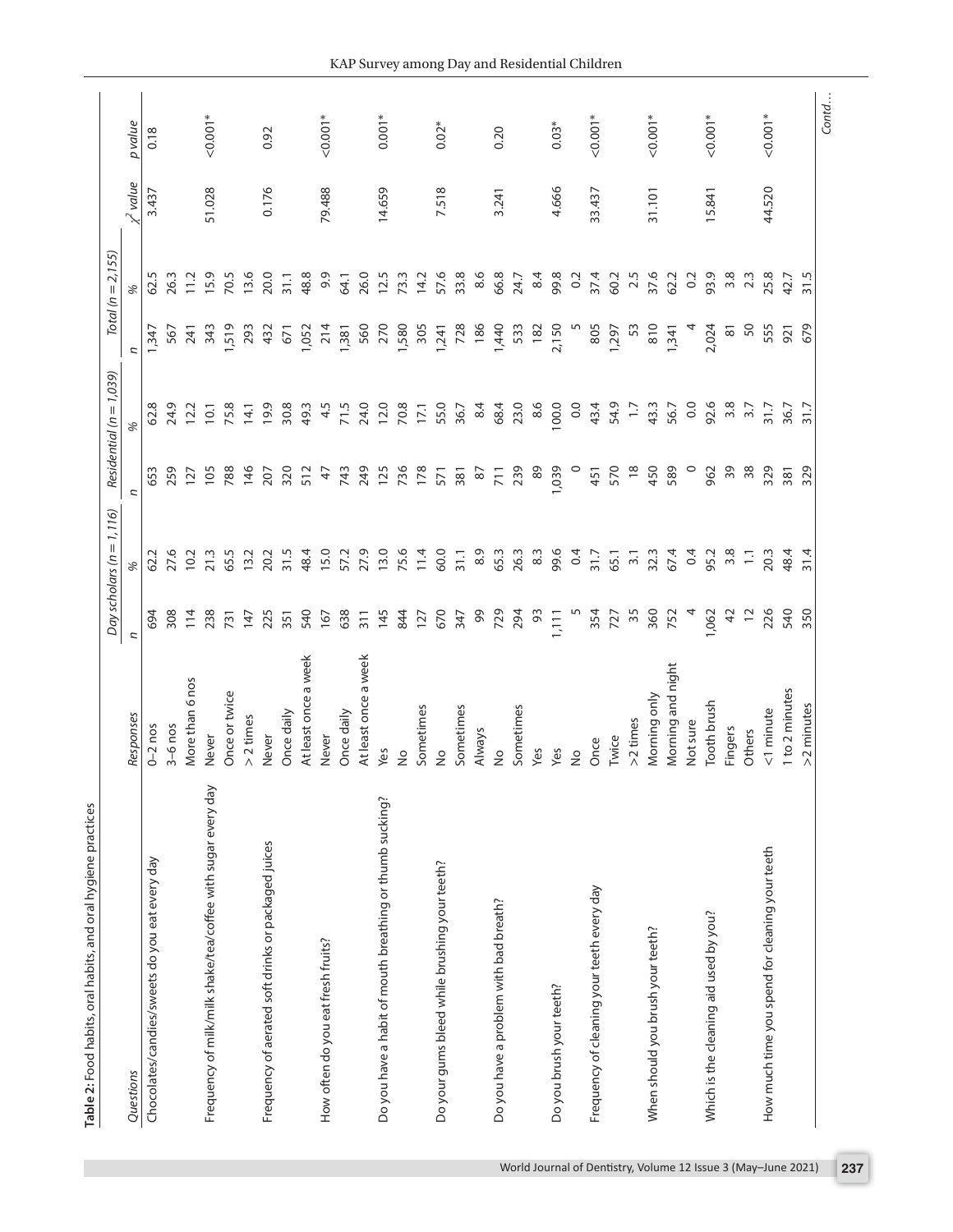|                                                          |                                                                                                                                                     |               | Day scholars ( $n = 1, 116$ ) |               | Residential ( $n = 1,039$ ) |                    | $Total (n = 2, 155)$ |                  |            |
|----------------------------------------------------------|-----------------------------------------------------------------------------------------------------------------------------------------------------|---------------|-------------------------------|---------------|-----------------------------|--------------------|----------------------|------------------|------------|
| Questions                                                | Responses                                                                                                                                           | ς             |                               | ς             | %                           | И                  | %                    | $\epsilon$ value | p value    |
| What do you use to brush your teeth?                     | Toothpaste                                                                                                                                          | 1,076         | 96.4                          | 963           | 92.7                        | 2,039              | 94.6                 | 14.912           | $0.001*$   |
|                                                          | Tooth powder                                                                                                                                        | 57            | $3.\overline{3}$              | 72            | 6.9                         | 109                | 5,1                  |                  |            |
|                                                          | Others                                                                                                                                              | S             | $\frac{3}{2}$                 | 4             | 0.4                         |                    | $\frac{3}{2}$        |                  |            |
| Do you know about fluoride?                              | Yes                                                                                                                                                 | 124           | Ξ                             | 79            | 7.6                         | 203                | 9.4                  | 7.759            | $0.005*$   |
|                                                          | $\frac{1}{2}$                                                                                                                                       | 992           | 88.9                          | 960           | 92.4                        | 1,952              | 90.6                 |                  |            |
| Which type of toothpaste do you use?                     | Fluoridated                                                                                                                                         | $80$          | 7.2                           | 76            | 73                          | 156                | 7.2                  | 60.023           | $0.001*$   |
|                                                          | Nonfluoridated                                                                                                                                      | 140           | 12.5                          | $\frac{6}{7}$ | 47                          | 189                | 8.8                  |                  |            |
|                                                          | Do not know                                                                                                                                         | 871           | 78.0                          | 848           | 81.6                        | 1,719              | 79.8                 |                  |            |
|                                                          | Not using paste                                                                                                                                     | 25            | 2.2                           | 66            | 6.4                         | $\overline{5}$     | 4.2                  |                  |            |
| How much paste do you apply on the brush?                | <half brush<="" td=""><td>248</td><td>22.2</td><td>309</td><td>29.7</td><td>557</td><td>25.8</td><td>17.533</td><td><math>0.001*</math></td></half> | 248           | 22.2                          | 309           | 29.7                        | 557                | 25.8                 | 17.533           | $0.001*$   |
|                                                          | Half brush                                                                                                                                          | 623           | 55.8                          | 545           | 52.5                        | 1,168              | 54.2                 |                  |            |
|                                                          | Full brush                                                                                                                                          | 245           | 22.0                          | 185           | 17.8                        | 430                | 20.0                 |                  |            |
| Frequency of change of your toothbrush                   | When it is damaged                                                                                                                                  | 536           | 48.0                          | 604           | 58.1                        | 1,140              | 52.9                 | 25.731           | $0.001*$   |
|                                                          | 3-6 months                                                                                                                                          | 517           | 46.3                          | 370           | 35.6                        | 887                | 41.2                 |                  |            |
|                                                          | >6 months                                                                                                                                           | 63            | 5.6                           | 65            | 63                          | 128                | 5.9                  |                  |            |
| How do you brush your teeth?                             | Horizontal motion                                                                                                                                   | 574           | 51.4                          | 642           | 61.8                        | 1,216              | 56.4                 | 24.235           | $0.001*$   |
|                                                          | Circular motion                                                                                                                                     | 499           | 44.7                          | 359           | 34.6                        | 858                | 39.8                 |                  |            |
|                                                          | Do not know                                                                                                                                         | $\frac{3}{4}$ | 3.9                           | $38$          | $\frac{27}{3}$              | $\overline{\rm s}$ | 3.8                  |                  |            |
| Do you know about flossing?                              | Yes                                                                                                                                                 | 121           | 10.8                          | 117           | 11.3                        | 238                | 11.0                 | 0.096            | 0.76       |
|                                                          | $\frac{1}{2}$                                                                                                                                       | 995           | 89.2                          | 922           | 88.7                        | 1,917              | 89.0                 |                  |            |
| Should you floss your teeth?                             | Yes                                                                                                                                                 | 155           | 13.9                          | 207           | 19.9                        | 362                | 16.8                 | 14.312           | $0.001*$   |
|                                                          | $\frac{1}{2}$                                                                                                                                       | 299           | 26.8                          | 249           | 24.0                        | 548                | 25.4                 |                  |            |
|                                                          | Not sure                                                                                                                                            | 662           | 59.3                          | 583           | 56.1                        | 1,245              | 57.8                 |                  |            |
| Do you clean your tongue after meals or during brushing? | Regularly                                                                                                                                           | 834           | 74.7                          | 640           | 61.6                        | 1,474              | 68.4                 | 45.038           | $< 0.001*$ |
|                                                          | Not every time                                                                                                                                      | 237           | 21.2                          | 351           | 33.8                        | 588                | 27.3                 |                  |            |
|                                                          | Never                                                                                                                                               | 45            | 4.0                           | $\frac{8}{3}$ | 4.6                         | 93                 | $4.\overline{3}$     |                  |            |
| Do you rinse your mouth after eating food?               | Regularly                                                                                                                                           | 729           | 65.3                          | 491           | 47.5                        | <b>1,220</b>       | 56.8                 | 95.368           | $0.001*$   |
|                                                          | Not every time                                                                                                                                      | 231           | 20.7                          | 230           | 22.3                        | 461                | 21.5                 |                  |            |
|                                                          | Never                                                                                                                                               | 156           | 14.0                          | 312           | 30.2                        | 468                | 21.8                 |                  |            |

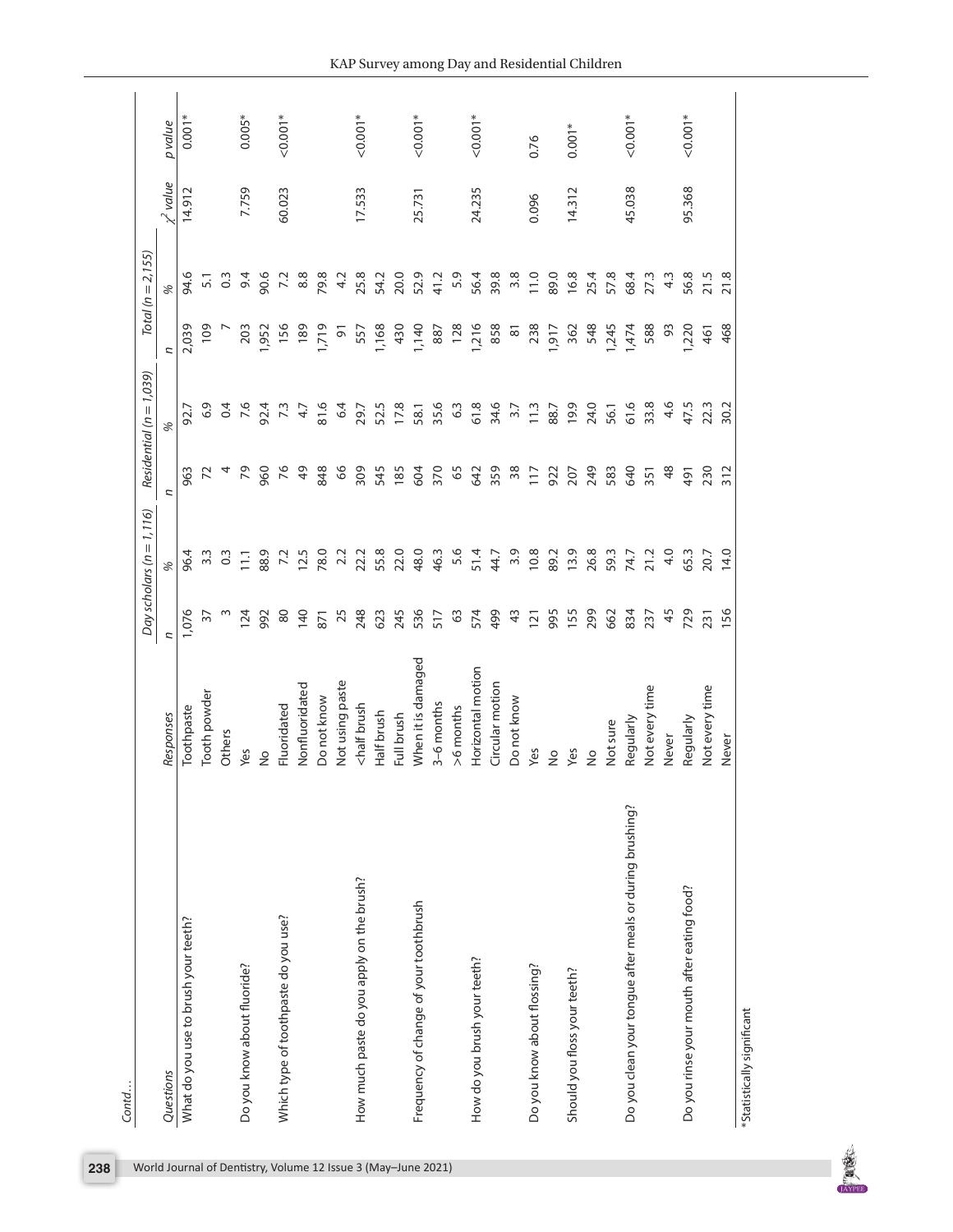| Table 3: Dental care visits and attitude                    |                   |          |                               |               |                             |      |                      |             |            |
|-------------------------------------------------------------|-------------------|----------|-------------------------------|---------------|-----------------------------|------|----------------------|-------------|------------|
|                                                             |                   |          | Day scholars ( $n = 1, 116$ ) |               | Residential ( $n = 1,039$ ) |      | $Total (n = 2, 155)$ |             |            |
| Questions                                                   | Responses         | ς        | %                             | n             | %                           | Z    | %                    | $x^2$ value | p value    |
| How many times do you visit to a dentist clinic?            | Once a year       | 383      | 34.3                          | 341           | 32.8                        | 724  | 33.6                 | 3.438       | 0.18       |
|                                                             | Twice a year      | 369      | 33.1                          | 320           | 30.8                        | 689  | 32.0                 |             |            |
|                                                             | Never visited     | 364      | 32.6                          | 378           | 36.4                        | 742  | 34.4                 |             |            |
| When was the last time you visited the dentist's clinic?    | In last 30 days   | 231      | 30.5                          | 105           | 15.9                        | 336  | 23.7                 | 55.837      | $< 0.001*$ |
|                                                             | $2-6$ months      | 285      | 37.6<br>31.8                  | 238           | 36.0                        | 523  | 36.9                 |             |            |
|                                                             | $>6$ months       | 241      |                               | 318           | 48.1                        | 559  | 39.4                 |             |            |
| Are you afraid to visit a dental doctor?                    | Yes               | 317      | 28.4                          | 217           | 20.9                        | 534  | 24.8                 | 32.021      | $0.001*$   |
|                                                             | $\frac{1}{2}$     | 590      | 52.9                          | 674           | 64.9                        | ,264 | 58.7                 |             |            |
|                                                             | Sometimes afraid  | 209      | 18.7                          | 148           | 14.2                        | 357  | 16.6                 |             |            |
| Source of information regarding oral health and dental care | Friends           | 56       | 5.0                           | $\frac{6}{7}$ | 4.7                         | 105  | $\frac{6}{7}$        | 104.874     | $0.001*$   |
|                                                             | Teachers          | 426      | 38.2                          | 392           | 37.7                        | 818  | 38.0                 |             |            |
|                                                             | Dentist           | 153      | 13.7                          | 114           | 11.0                        | 267  | 12.4                 |             |            |
|                                                             | TV program        | 199      | 17.8                          | 69            | 6.6                         | 268  | 12.4                 |             |            |
|                                                             | Radio             | $\infty$ | 0.7                           | $\circ$       | 0.0                         | ∞    | 0.4                  |             |            |
|                                                             | Parents/relatives | 274      | 24.6                          | 415           | 39.9                        | 689  | 32.0                 |             |            |
| *Statistically significant                                  |                   |          |                               |               |                             |      |                      |             |            |

Awareness regarding adverse effects of oral habits was found to be less and only 26.7% of both group children accepted having thumb sucking/mouth breathing habit which is in accordance with the study conducted by Blaggana et al.<sup>7</sup>

In our study, majority of children from both the study groups brushed regularly (99.8%) with 62.2% of children brushing twice daily, similar results were obtained from studies conducted by Jamjoum and Shailee et al.<sup>18,19</sup> However, variation in results was noted by studies conducted by Petersen et al. and Kamath et al. where 77% and 52% of participants brushed twice daily.<sup>15,20</sup>

88.9% of day scholar and 92.4% of residential children were ignorant of the benefits of fluoride and its presence in toothpaste, thus they should be educated about fluoride and its benefits on teeth. The results of the study conducted by Wyne et al. showed a positive response among the children (55.4%) for the knowledge on the benefits of fluoride. Fluoride when provided consistently, topically helps to maintain resistance to dental caries that counteracts the effects of acids produced from bacterial metabolism of dietary carbohydrates.

The use of dental floss to prevent dental diseases was apparently less understood by both the study groups (89%) which are in accordance with studies conducted by Jamjoum and Kamath et al.<sup>18,20</sup> The evidence from the studies suggests the improvement of knowledge toward the use of dental floss is much needed. Our participants had a good habit of tongue cleaning and rinsing the mouth after meals about 74.7% and 65.3% of day school and 61.6% and 47.5% of residential school. The results of the study conducted by Pereira are in accordance with our study.<sup>21</sup> It will be an ideal habit for all the remaining pupils to inculcate this habit in their routine.

In our study, approximately about 65.6% of participants among the study groups visited the dentist out of which 39.4% visited in the last 6 months. Fear of the dentist and low awareness of routine dental check-ups could be the reason for 34.4% of participants among both the study groups never visiting a dentist. Similar results were obtained by Harikiran et al., Priya et al., and this attitude could be due to previous negative dental experience or negligence of parents.14,16

In our study, the source of information regarding oral health was 38% from teachers for both the study participants, from parents 24.6% of day scholar and 39.9% of residential schoolchildren, which is in accordance with the study conducted by Varenne et al.<sup>13</sup> However, studies conducted by Jamjoum and Kamath et al. showed a majority of children gained information regarding oral health from parents.18,20 Since children spend adequate time with teachers, the school curriculum is the optimal way to raise children's dental health awareness and knowledge about oral health and practices. Since day scholars spend time at home and have more exposure to television, 17.8% of day schoolchildren receive their information regarding oral health from television which is more than residential children 6.6%.

## **LIMITATIONS**

The limitation of this study is it is a 1-day program and long-term follow-up of the program needs to be conducted to evaluate the long-term impact on oral health practices, or altering dental health behavior that would positively influence the outcome of the program. More emphasis on the effect of culture and